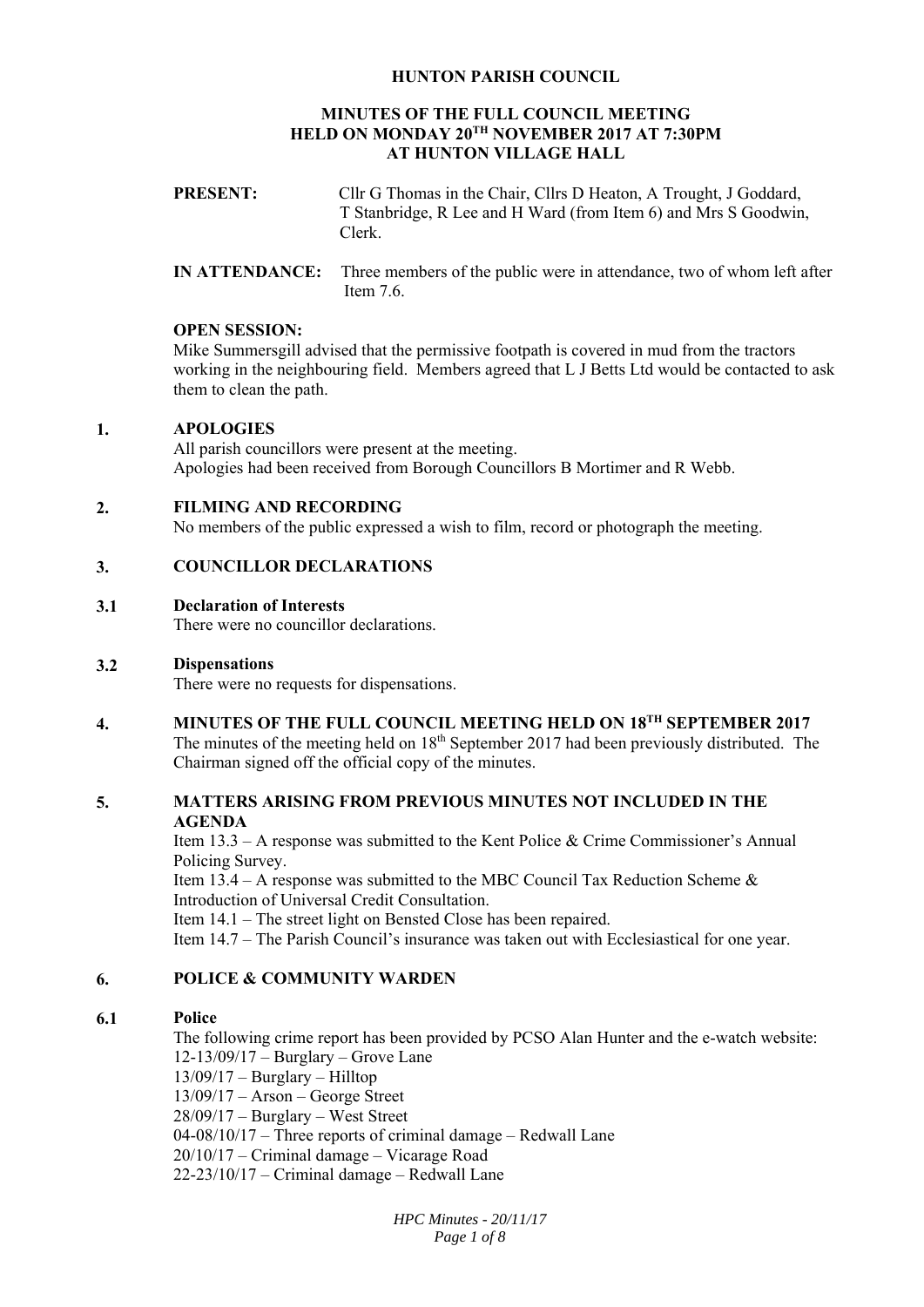# **6.2 Community Warden**

Adam McKinley was unable to attend the meeting, but had provided the following report: I have been working with the PCSO on local issues, have helped with a neighbour dispute and have one welfare case in the area. We are very busy as a community team and welcome any feedback.

#### **6.3 Huntonwatch**

Steve Wyles has provided the following report on Huntonwatch:

Huntonwatch has again been able to help a lost dog and its owner be reunited. When the loss was reported a note was sent to all members and a post put on the Hunton Facebook page and shared with other local Facebook groups. A lady found the dog caught up in barbed wire near Mill Lane, took it home to clean it up and the following day saw the Facebook post and contacted us. Half an hour later the dog and owner were reunited.

There have been several instances of late night joy riding across the crop fields in the village. The police have been informed and the rural division has increased patrols. On the afternoon of Sunday 19<sup>th</sup> November, a vehicle was seen driving across crop fields and the driver and passenger are now being sought in connection with alleged criminal damage and assault. A motor cyclist had regularly been using a footpath as a short cut between East Street and West Street. This had gone on for some weeks until photographs of the male rider were sent to the PCSO. We are glad to report that there have been no further instances.

# **7. LOCAL COMMUNITY**

#### **7.1 King George V Playing Field**

Simon Taylor, Chairman of the King George V Playing Committee, provided a report on the last meeting held on 15<sup>th</sup> November:

Wildlife - rabbits are currently less of a problem on the field as numbers seemed to have fallen dramatically this autumn, however there are a few scrapes on the cricket outfield which will need attention next spring. We have engaged the services of Gwen Nabbs to deal with our recurrent mole problem and she has so far caught two moles, one in front of the pavilion and another behind the bowls green. She tells me that there is still some mole activity down by the field gate and that she will continue to set traps and monitor until this ceases.

Play area - we have received the annual safety inspection report on the play equipment and I am pleased to report that, in the main, the equipment remains in relatively good condition and is compliant with safety standards, although some minor work is required to the multiplay unit and the swings. Both applications for funding from the Kent County Playing Fields Association and the National Lottery Awards for All fund have been accepted, providing funding totalling £6,750, which will be used to replace the safety surfacing under the multiplay unit and also install a new nest swing, complete with safety surfacing, in the area between the multiplay and the hedge. We are hoping to have this work completed by Christmas. Upon completion we will then deal with the renovation work on the multiplay and the swings, ready for the spring. New car park fencing - one of the safety items noted in the play equipment inspection report is that the fence rails between the play area and car park need replacement and we have received a quotation from Tate Fencing for the installation of a two-rail post and rail fence to match the fence installed in 2015, complete with a similar pedestrian gate, for £979 plus VAT for the fence and £212 plus VAT for the gate. I am currently waiting for alternative quotes, but the likelihood is that we will go ahead with the Tate Fencing quote.

Signage - we have agreed that we should install additional signage in the car park to the effect that cars are parked at owners' risk and we are also considering additional CCTV signage. Maintenance – David Heaton has backfilled the holes in the car park. We are still trying to source some angle iron to brace some of the posts holding the safety netting by the bowls club hedge; a few of these are quite loose, although we don't believe that they have rotted. We are also planning the installation of some stock fencing on the road side of the field to protect the recently planted hedge and the ditch. Robert Cox has regularly visited to strim the perimeter of the recreation ground and the hedges and we are about to ask him to visit to have a general tidy up around the field perimeters, mainly cutting down nettles before the winter.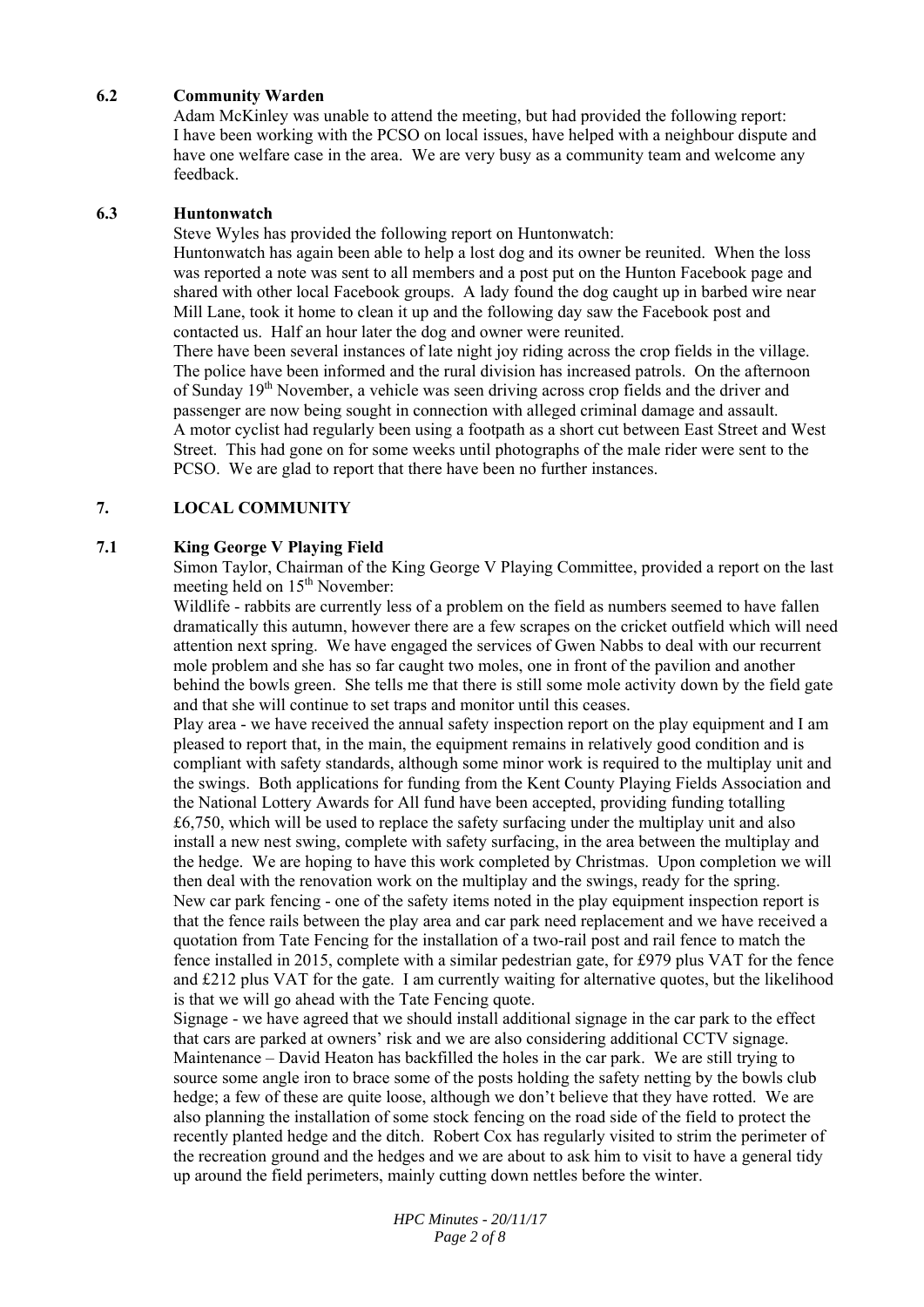Future considerations - we need to consider dismantling the old pavilion which is currently being used just for storage by the cricket club. Whilst the club is in generally good health, it cannot afford the cost of employing a professional contractor to dismantle the building. Equally the building is the property of the Parish Council and technically it is demolition and therefore the Council's responsibility. I think what is needed is some co-operation between the parties involved to make this final part of the pavilion project a reality.

Cllr Thomas asked what would happen to the container near the cricket pavilion. Mr Taylor advised that a skip would need to be hired and the container could then be cleared, ideally from late March onwards. Members **Agreed** that the hire of the skip should be discussed at the next Parish Council meeting. The council meeting and the council meeting.

#### **7.2 Hunton Village Hall Committee**

Cllr Trought, Chair of the Hunton Village Hall Committee, provided the following report on the last meeting held on 21<sup>st</sup> November:

The Christmas lights have been permanently erected on the outside of the Village Hall, thanks to Phil (the handyman) and all those who helped on  $18<sup>th</sup>$  November. There is an issue with the timer to be rectified, but after that only maintenance will be required to the lights in future. A grant of £1,000 has been received from KCC through County Councillor Paulina Stockell for the boiler.

The kitchen roof will be mended during the Christmas break.

The Christmas Fair will be held between 3pm and 6pm on 9<sup>th</sup> December, Santa will be there. Mike Summersgill, Treasurer, added the following:

The Village Hall has a new cleaner, whose first job was cleaning up after a party when the hall was left in a mess.

The Village Hall sign is showing its age and could do with being replaced.

There is a Latin music evening on the coming weekend.

A family play, 'Wind in the Willows', will be held on  $29<sup>th</sup>$  December.

# **7.3 Hunton Primary School**

Cllr Trought has established a good dialogue with Stewart Murdoch, who is now the permanent Head Teacher at the school, and Ed Ming, the Assistant Head Teacher.

The school Christmas Fair will be held on 1<sup>st</sup> December.

The school children are completing five Christmas trees, to be paraded to church. Mr Murdoch has asked if the Parish Council will consider a goodwill donation to cover the cost of the trees. There will be a lantern parade along the road to Hunton Engineering, a 'festival of lights'.

Consideration of staggered leaving times for children will be discussed to alleviate the number of cars parked outside the school.

The school would like to establish a walking bus for 'Walk to School Week' next year, which will require the permissive footpath to be in good condition.

Members **Agreed** that Cllr Trought should discuss the level of donation with Mr Murdoch; £20 was preliminarily agreed. ACTION: CLLR TROUGHT

# **7.4 Tree & Pond Warden**

The Tree & Pond Warden, Mike Summersgill, advised that the remedial work on the Turkey Oak has not been carried out by Tantons Tree Surgeons as the outfield was too soft for the machinery when they attended on  $28<sup>th</sup>$  September. Mr Summersgill is still trying to establish a date with Tantons. Cllr Heaton suggested that Tantons should be given a time limit to do the work, otherwise another contractor would need to be considered.

The ponds are extremely low for November, but they are also low nationally.

# **7.5 Hunton Village Club**

Cllr Trought reported that the Committee has been unable to find anyone to take over as Chairman from Phil Nichols, despite advertising in the Hunton Herald, on Facebook and approaching people directly. Mr Nichols has stayed on for an extra year, but is now also leaving the Committee. Another member has also stood down.

A Committee meeting was held last week and the AGM is at 7pm on 1st December. If the Committee remains without a Chairman, it will not be properly constituted and the Club will lose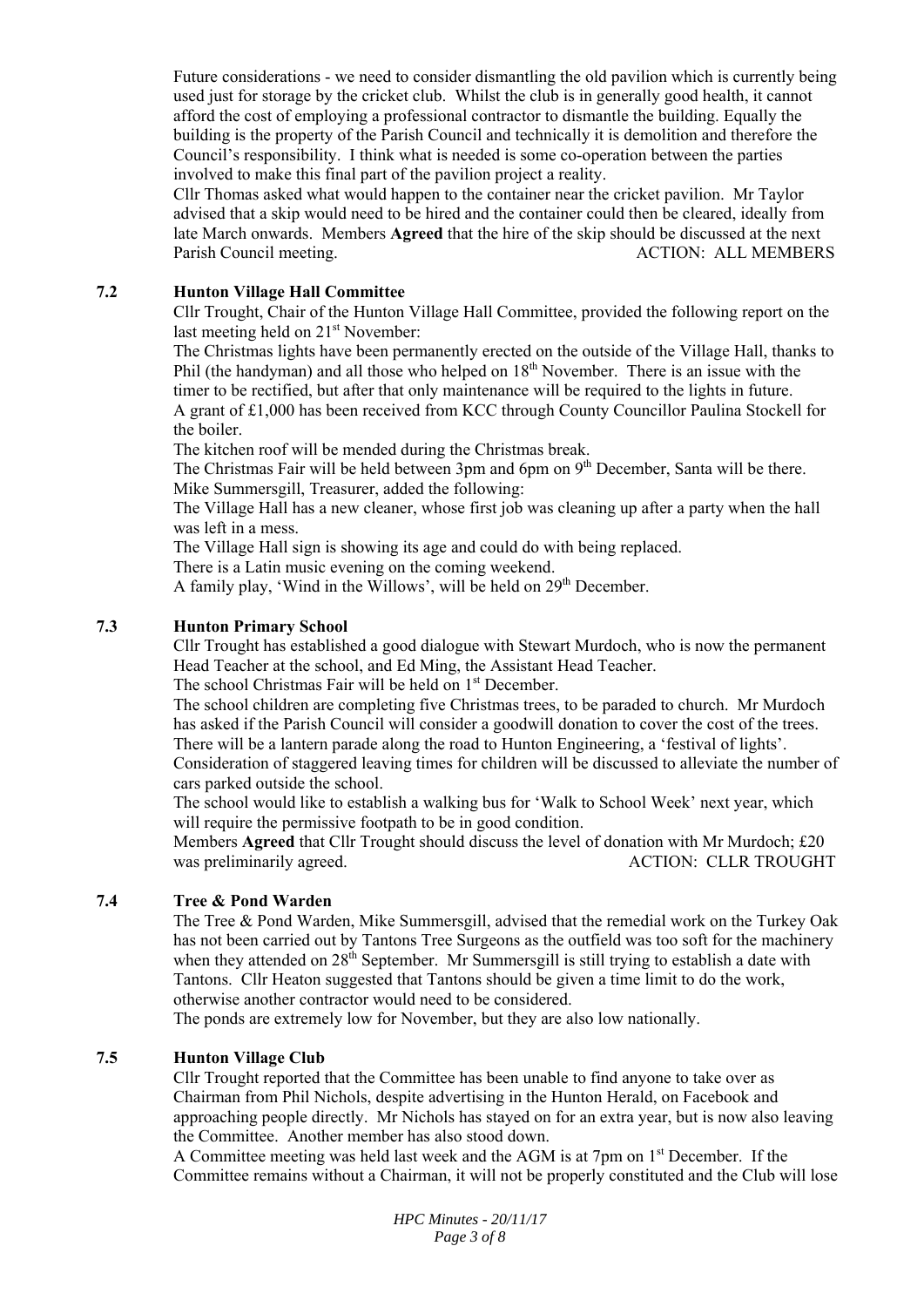the license. Once lost, it is difficult to get the license back. The Committee is considering other ways a properly constituted Committee can be delivered.

Many events are happening at the Club. The darts, community events and yoga keep it going financially.

Cllr Heaton queried whether the Club is licensed or whether the license is attached to a person. If it is a case of getting a licensee, the Chairman could be a titular head, who would not need to be too involved and the role could be split.

Cllr Trought advised that the Chairman's role can be split into three: the titular Chairman (licensee); Chair of the Committee; and the numerous jobs which need to be done at the Club. Certain jobs at the Club do require specialist knowledge which would entail training courses. Cllr Trought asked that Members attend the AGM on 1st December and ask others to attend to provide ideas and support.

#### **7.6 TRAFFIC AND ROAD SAFETY WORKING PARTY**

Cllr Ward reported that the second meeting of the Traffic and Road Safety Working Party (TRSWP) had been held.

Time was spent discussing the 7.5T weight limited areas. Cllr Goddard has arranged for 'unsuitable for HGVs' signage to be installed by KCC Highways.

Cllrs Ward and Goddard spoke with Fruition about additional signage at the top and bottom of Hunton Hill to direct lorry drivers, which Fruition is willing to pay for. It will be necessary to find out who owns these verges.

There was some focus on diversions. Cllr Goddard will ask KCC Highways to ensure that the parish is informed in advance of diversion routes.

Cllr Trought will speak with the school about the possibility of staggering leaving times to alleviate the parking near the school.

The TRSWP has identified traffic hotspots and dangerous areas. Cllr Lee has put together a map showing all the current road signs, to allow the Working Party to establish whether it is possible to improve signage near hot spots or where additional signage could be useful. Additional signage could be used to try and prevent the 'rat run' between Amsbury Farm and Wares Farm and a 30mph or 40mph speed limit could be considered on East Street as there are no pavements and narrow sections of road (particularly in view of the additional traffic expected from new developments).

Hopefully some funding will be available from Wares Farm. Cllr Thomas advised that £10,000 has been set aside for the Monitoring Committee, but it will be spent on salaries. Cllr Heaton reported that Wares Farm is carrying out a traffic survey and there is a plan for construction traffic during the development (no left turns are allowed from the site). Cllr Heaton agreed to send a copy of the plan to Cllr Ward. ACTION: CLLR HEATON

#### **8. COUNTY & BOROUGH COUNCILLORS**

#### **8.1 County Councillor**

County Cllr Stockell was unable to attend the meeting.

# **8.2 Borough Councillors**

Borough Cllrs Mortimer, Webb and Fermor were unable to attend the meeting.

# **9. PARISH COUNCILLORS**

#### **9.1 Liaison with External Bodies**

Cllr Thomas is meeting regularly with a group, which includes the Chairmen of other parish councils, to try and prevent planning problems. The group has had little success as MBC Planning does not act responsibly. One example is the planning application to build 65 houses at Vicarage Road in Yalding. Over 300 individuals objected to the application, but the Planning Officer stated it was 160 in the report to Planning Committee. It was raised at the meeting, but the borough councillors did not query all the objections, merely discussing how the site could connect to sewerage and the electrical system, which is irrelevant to planning. MBC did not listen to anyone who complained and the application was approved.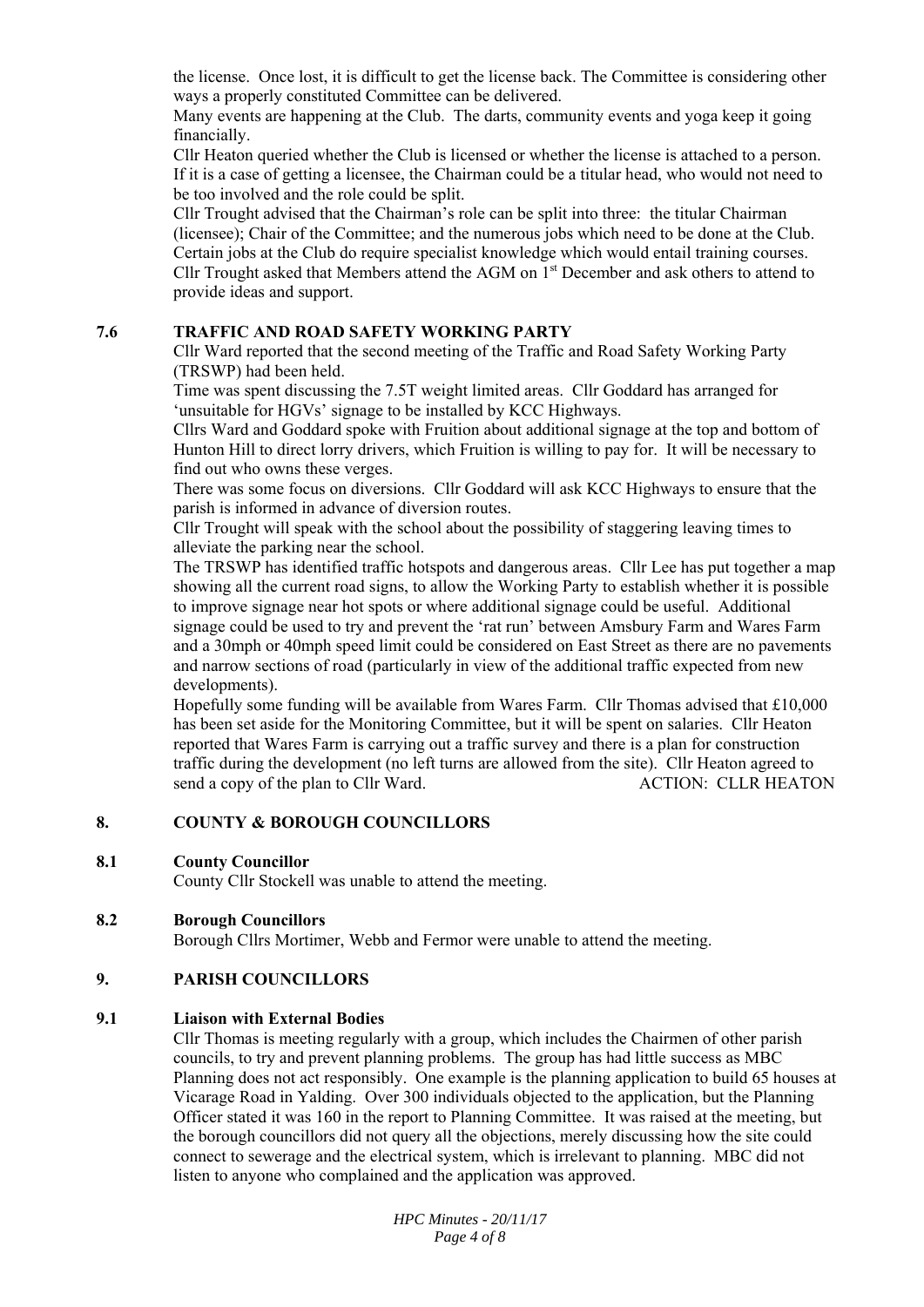Cllr Thomas and other members of the Parish Council attended a ceremony to lay a memorial stone at the school to honour Lieutenant Colonel Arthur Drummond Borton, on the 100<sup>th</sup> anniversary of him receiving the Victoria Cross for his actions during World War I. Three members of Lieutenant Colonel Borton's family attended the ceremony and the Parish Council provided food and drinks at the Club afterwards.

# **9.2 Footpaths and Ditches**

Cllr Heaton advised that another layer of gravel should be added to the footpath when it has been cleaned. Cllr Ward queried who should maintain the footpath. KCC should maintain it, but the Parish Council has done some maintenance.

Cllr Lee reported that the footpath over the River Beult is now closed until August 2018. The closure date keeps being extended.

#### **9.3 Highways**

Cllr Goddard reported that Claire Chewter of KCC Highways has raised a 28 day job to move the 7.5T weight restriction sign to the exit of Amsbury Farm.

Two 'unsuitable for HGV' signs are to be installed in East Street and Green Lane, Marden. KCC highways has not provided a costing yet. Marden Parish Council has been contacted.

#### **9.4 Speedwatch**

Cllr Ward reported that one Speedwatch session had been held on  $2<sup>nd</sup>$  October between 4:45pm and 5:45pm, opposite the school. Six vehicles (8.5% of all vehicles recorded) were found to be speeding, the highest recorded at 40mph. All were first time speeders, so no letters were issued. Another session had to be cancelled due to lack of volunteers. The volunteers are all very busy, so there will need to be a drive to recruit in the New Year.

#### **9.5 Hunton Parish Plan/Neighbourhood Plan**

Cllr Trought reported that the Neighbourhood Plan is on hold indefinitely. Cllr Thomas noted that a number of parishes have produced Neighbourhood Plans, including Coxheath, Headcorn, Loose and Lenham, but MBC ignores them so there seems little point in producing one. In terms of the Hunton Parish Plan Steering Committee, a new picnic table has been installed in the Community Orchard, generously donated by Hunton Engineering. Cllr Trought met Charlie, who is studying conservation at Kent University, to help on his project on Little Owls. Charlie is looking to locate boxes and is interested in working with Hunton. He would be interested in presenting at lunches and other events as he is funded by presentations.

# **9.6 Communication & Events**

Cllr Ward reported that the following events had taken place: September - Beer Festival

- East Street v West Street cricket match
- The Runaways at the village hall
- October Harvest Supper
	- Walk and lunch
	- Village Lunches (last one to be held on  $30<sup>th</sup>$  November)
	- Club Quiz Night
	- WI talk "Our Man in Hamburg"

November - Gardening Club talk and supper

- Karaoke at the Club
	- Indoor boot fair (Pre-school)

Events coming up include:

25/11/17 - Sonrisa "A Taste of Latin" at the village hall

01/12/17 - School Christmas Fair

- 09/12/17 Hunton Christmas Fair
- 17/12/17 Carol Service
- 29/12/17 Wind in the Willows puppet show
- 27/01/18 Wine Tasting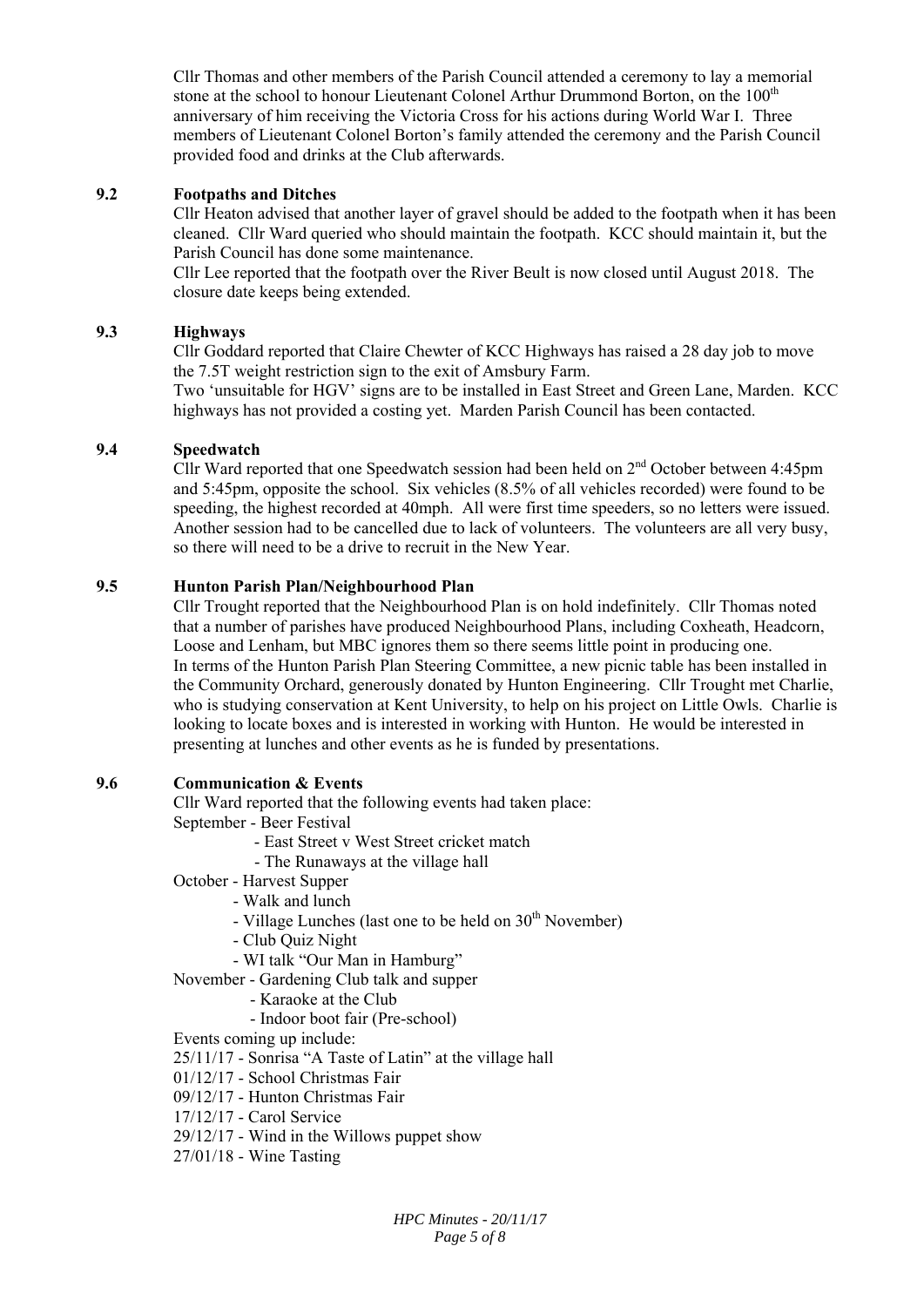# **9.7 Planning Issues and Consultations**

Cllr Thomas had attended the Wares Farm Monitoring Group meeting which was attended by too many people. Brendan Wright (KCC Highways) attended, but did not have much to say. Traffic issues which will be attended to are: Linton crossroads; improvement of the exit from Redwall Lane on to the A229; improvement of visibility currently restricted hedging; and amendment to the exit from site on to Redwall Lane to prevent traffic turning left towards Hunton. No consideration has been given to private vehicles or light goods vehicles.

# **9.8 Utilities**

Cllr Stanbridge has spoken to Jeremy Dufour of South East Water about the water mains replacement on Hunton Hill. It is not possible to take up Clive Baxter's offer of using his land on the east side of Hunton Hill to install the main as there are badger sets, power lines and trees would have to be removed from the orchard. Land on the west side of Hunton Hill is not viable either. Mr Dufour is looking to push the project into 2018 and take advantage of the school holidays to reduce the impact on the surrounding community. He will attend another Parish Council meeting when the options have been considered. Cllr Stanbridge advised Mr Dufour that 16 weeks is too long for the project, Mr Dufour felt there could be some leeway to reduce it. Unfortunately, there are quite a few collars on the mains from previous leaks and it is not possible to pipe burst collars. There is also a lot of ragstone in the area.

# **10. OTHER PARISH MATTERS**

#### **10.1 Flooding**

Cllr Thomas reported that the Leigh Barrier will be raised by  $\frac{1}{2}$ m. Work has been done to prevent Tonbridge from being flooded, but this will result in Yalding having more water and will suffer worse than in previous flood events. Dredging is being considered. The Environment Agency has sent surveyors to houses which might be flooded to see what they may need (such as sandbags). Suggestions from the Yalding Flood Group appear to be falling on deaf ears. Cllr Heaton advised that the Internal Drainage Board is co-ordinating work to expedite dredging and is producing maps, looking at more natural flood management. Peter Hall's scheme at Marden is the blueprint for this. Dredging is coming to the fore more and is not a difficult scheme to implement.

# **10.2 KALC Community Awards Scheme 2018**

KCC launched the 2018 KALC Community Awards Scheme in October, with Member councils having the option of adopting the awards scheme in their local area. The Scheme acknowledges and gives recognition to those that have made a significant contribution to their local community.

Members **Agreed** to adopt the KALC Community Awards Scheme locally and selected a recipient for the award.

# **10.3 Parish Council Meeting Dates 2018**

Members **Agreed** the following dates for the Parish Council meetings in 2018: Monday 15<sup>th</sup> January 2018 Monday 19<sup>th</sup> March 2018 Monday 14<sup>th</sup> May 2018 (Annual Meeting) Monday  $21<sup>st</sup>$  May 2018 (Annual Parish Meeting) Monday 16<sup>th</sup> July 2018 Monday  $17<sup>th</sup>$  September 2018 Monday 19<sup>th</sup> November 2018

# **10.4 Clerk's Report**

The Clerk advised that the annual maintenance of the CCTV system will take place on  $22<sup>nd</sup>$ December and will take half a day.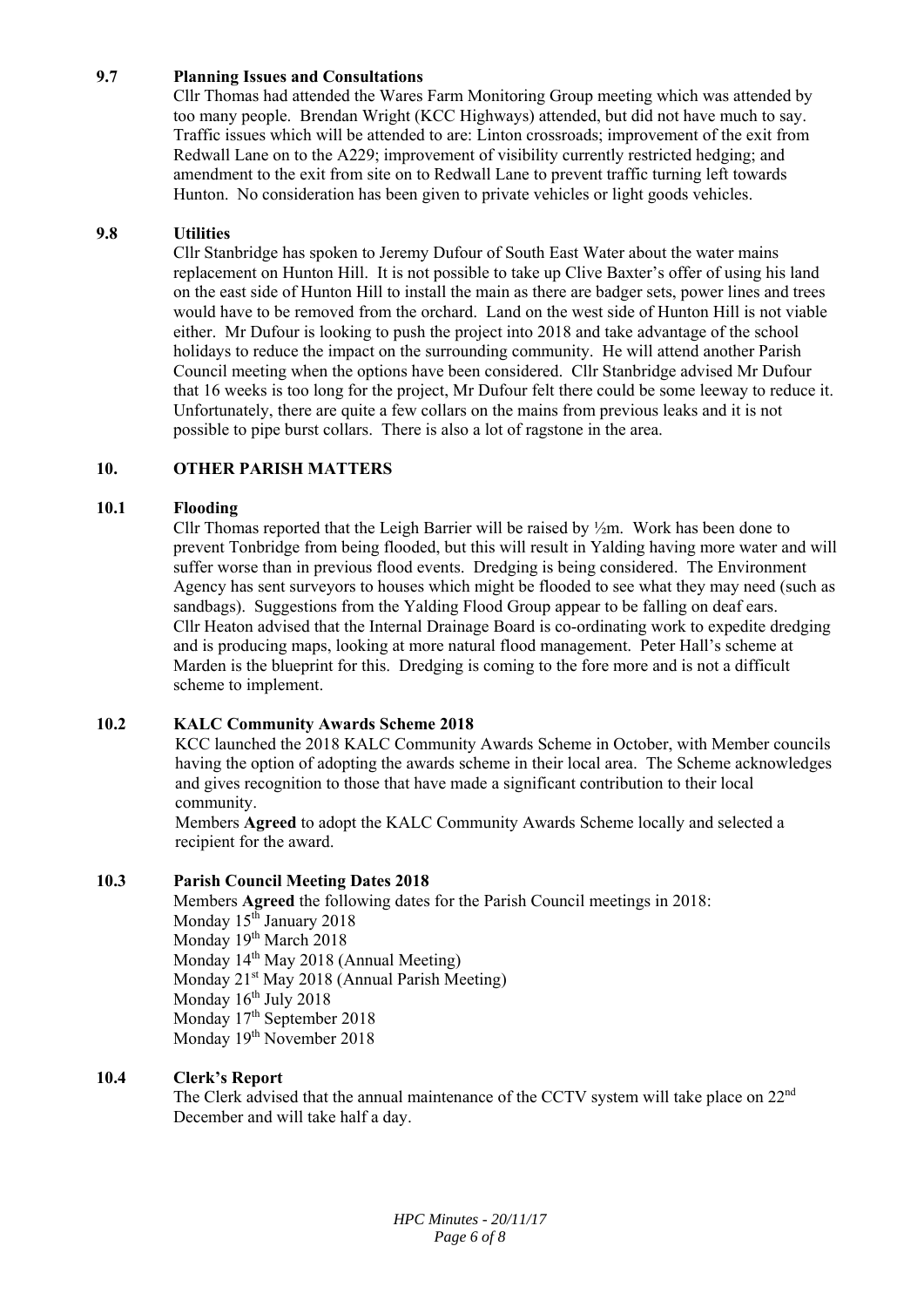#### **11. CONSULTATIONS**

#### **11.1 Boundary Commission – 2018 Boundary Review**

The UK Parliament has decided to reduce the number of parliamentary constituencies, and therefore MPs, from 650 to 600. In England, the number of constituencies will reduce from 533 to 501. The Boundary Commission for England is currently conducting a review of parliamentary constituencies and is seeking views on their proposals. Members commented on the review:

- Hunton will be situated in the Mid Kent & Ticehurst constituency, a different constituency to Maidstone Borough Council. It will be a very rural constituency, but the Borough Council will be urban.
- The Mid Kent & Ticehurst constituency covers a very large area.
- Hunton is closer to Maidstone (Maidstone constituency) than large villages Cranbrook and Tenterden (Mid Kent & Ticehurst constituency).

Members **Agreed** that the response to the consultation should request that the constituency line is moved to allow Hunton to remain part of the Maidstone constituency. ACTION: CLERK

#### **11.2 KCC – Highways & Transportation Survey 2017**

KCC is seeking the views and opinions of Parish & Town Councils on how the highway services are being delivered as well as quality of customer service provided by KCC's Highways & Transportation staff.

Cllr Thomas commented that the KCC Highways responses to planning applications are generally wholly inadequate.

Cllrs Goddard & Lee **Agreed** to complete the survey. ACTION: CLLR GODDARD/CLLR LEE

#### **12. FINANCE**

#### **12.1 Budget Monitoring Report**

The Budget Monitoring Report to 31st October 2017 was **Noted**.

#### **12.2 Income Received**

Members **Noted** the following income received since the last meeting:

| $HMRC - VAT$ recovered for 2015/16 and 2016/17 | £4,252.83 |
|------------------------------------------------|-----------|
| Hunton Village Hall Committee – FIT receipts   | £735.42   |

Cllr Stanbridge reviewed and signed the bank reconciliation.

#### **12.3 Payments Made**

Members **Approved** the following payments made since the last meeting:

| Unity Trust Bank – Service charge                             | £18.00  |
|---------------------------------------------------------------|---------|
| $SO -$ Sharon Goodwin – Salary & office allowance – September | £435.54 |
| $SO -$ Sharon Goodwin – Salary & office allowance – October   | £435.54 |

# **12.4 Cheques for Signature**

Members **Agreed** that the following payments be approved and the cheques were signed by Cllrs Lee and Goddard:

| $300218 - EON - Street lighting electricity$                                                 | £10.50  |
|----------------------------------------------------------------------------------------------|---------|
| $300219$ – Hunton Village Club – Refreshments after VC memorial stone laying service £132.30 |         |
| $300220$ – Robert Cox – Maintenance of permissive footpath hedge and verges                  | £495.00 |
| $300221 - Q$ -Tec Solutions Ltd – Replacement of street lamp bulb                            | £129.60 |
| $300222$ – Sharon Goodwin – Travel expenses/postage                                          | £36.03  |

A request for funding from the Heart of Kent Hospice was declined.